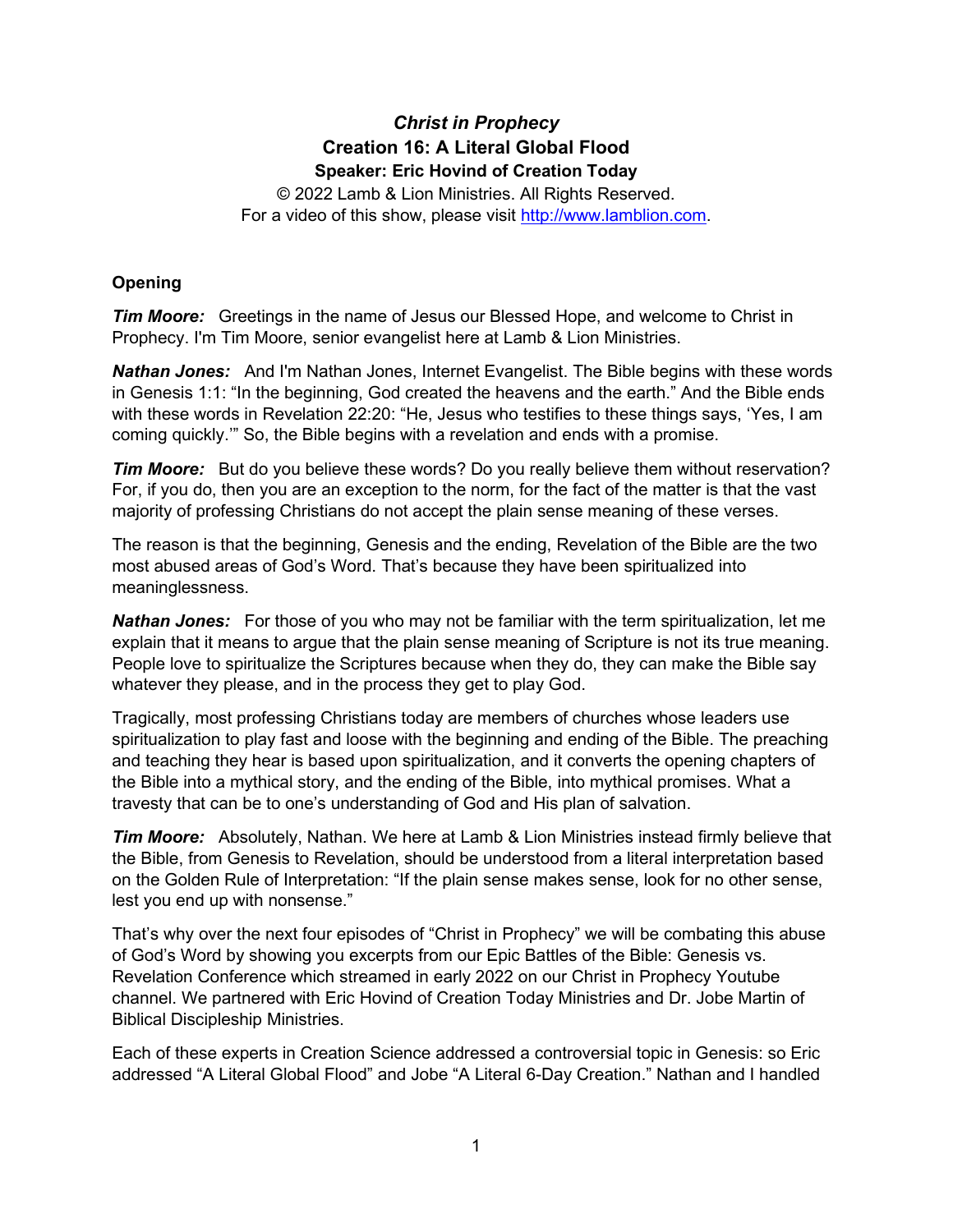the controversial debates from the other end of the Bible, Revelation. Nathan addressed "A Literal 1000-Year Kingdom" and I covered "A Literal Rapture or Tribulation to Endure?"

*Nathan Jones:* In this first of four episodes of our Epic Battles series, Eric will prove why we can trust that when the Bible says that the Flood waters covered the entire earth, they indeed covered the entire earth. Afterwards, we'll come back and answer some of the more hotly debated objections skeptics have about the book of Genesis. Here now is Eric Hovind.

#### **Part 1- Eric Hovind's Presentation**

*Eric Hovind:* And that's what brings us to these Epic Battles of the Bible: Genesis versus Revelation.

What does the Bible say about the Flood? Because a secular interpretation of the Bible would say there was no global flood. I got to get in. We got to talk about this, okay? The Bible teaches us very clearly there was a global flood.

Now, we need to go here, so if you've got your Bible, open it up, Genesis 6 & 7. Let's go here real quick. Genesis 6 & 7, you're going to find this interesting. If you just do a reading of Scripture and you ask yourself the question: Is the Bible teaching a local flood or a global flood? Answer that question as we read this. Genesis 6, by the way, tells us why the Flood came. The Earth was corrupt before God, the earth was filled with violence. God looked at the Earth and behold, it was corrupt for all flesh and corrupted His way upon the Earth. And then God told Noah, He said, "Noah, at the end of all, flesh is, come the Earth is filled with violence. I'm going to destroy the world. I want you to make an ark. And Noah said, "Yes, sir." And then he told his boys, "Boys go for wood." Gopher wood, you get it? Is Gopher okay, never mind. Anyway, we know the story about how Noah built the ark. It took him quite a while, up to probably 70 or more years to build the ark. So, we know that he built the ark. We know he put the animals on board. Most people know the story of the Flood.

And then we get to Genesis 7, and it describes what this flood was actually like. By chapter 7:4 it says this, "I will cause it to rain upon the Earth, 40 days and 40 nights and every living substance that I have made, will I destroy from off the face of the Earth." The waters increased by the time you get to verse number 17. "The waters increased and bare up the ark, and it was lifted up above the Earth. And the waters prevailed." Now the word, prevailed, that means to conquer or to overcome, the waters prevailed. "They overcame and were increased greatly upon the earth, and the ark, once upon the face of the waters. And the waters prevailed exceedingly upon the earth; and all the high hills that were under the whole heaven were covered. Fifteen cubits upward did the water prevail and the mountains were covered. And all flesh died that moved upon the earth both of fowl, and of cattle, and of beast, and of every creeping thing that creepeth upon the earth, and every man: All in whose nostrils was the breath of life, of all that was in the dry land, died."

Let me ask you a question, and then I want to read verse 23: Does this sound like the Flood was a local event, or does it sound like it was a global event? Sounds like it's global based on the reading of Genesis 7. Verse number 23 kind of sums it up. "Every living substance was destroyed, which was upon the face of the ground." Now there were things in the water, things in the sea that did not die. Not all the fish died. But both man, and cattle, and the creeping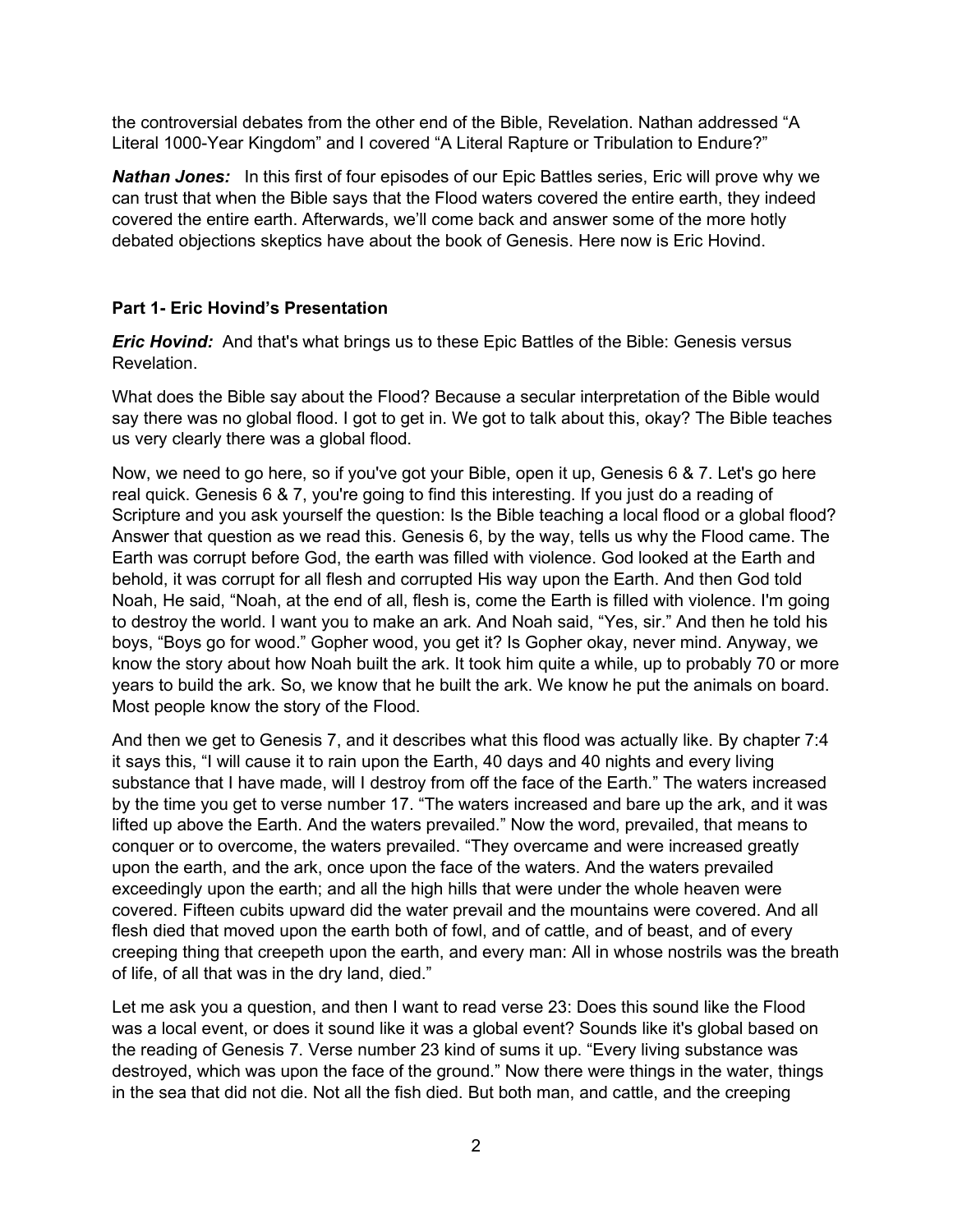things, and the fowl of the heaven; they were destroyed from the Earth; and Noah only remained alive, and they that were with him in the Ark.

The Bible makes it really, really clear this is not a little bitty local event. It was a global event. So, we have to answer the question: Was it local or was it global? I say according to Scripture, it had to be a global, a worldwide, an around the entire circumference of the Earth, 24,000 miles, all of it was destroyed by water. People say there's not enough water out there to cover the whole earth. Well, 70% of the world's covered by water right now. Yeah. And scientists have actually discovered there is more water inside the crust of the Earth than there is on the surface of the Earth. Yeah, there's plenty of water to flood the entire world.

Now, I don't think the mountains were as high as they are now before the Flood. I don't think they had as big of mountains because we've had a lot of tectonic activity take place during and after the Flood, that helped create a lot of the mountains that we see. So, the water didn't have to be above Mt. Ararat. The mountains weren't as big as Mt. Ararat before the Flood. But if the Bible is clear that the waters prevailed above the highest hills above the mountains, 15 cubits; cubits is the distance from the tip of your finger to your elbow right there, 15 cubits above the highest mountain. Well, how could that be a local flood? I mean, it would have to look something like this to be above the highest mountain 15 cubits, but only be contained in one area. It cannot be a local flood, according to Scripture, it's scientifically impossible. Now people are welcome to claim it's a miracle. But the whole point of saying it's a local flood is to adopt an idea that the Earth is old and naturalistic assumptions and avoid the idea of miracles. So, it just doesn't fit. It doesn't make sense.

Can I tell you why some people have decided to adopt the idea that the Flood of Noah's Day is a local flood? And then I want to give you some really cool scientific evidence. Here's what happened, in 1795 a guy named James Hutton wrote a book called "The Theory of the Earth." In his book, he claimed that the Earth was very, very old. Now, before this time, people, although there had been some ideas of old earth scattered around throughout the last 1,000 years of human history and of writing that we can see, it certainly wasn't the prevalent idea. Most people had pretty much a biblical worldview because you can add up the dates in Scripture and see that well, the Bible teaches Adam was 131 when Seth was born, Seth was 105 when Enos was born, Enos was 90 when Cainan was born. You can take those dates, add them up, and see about how old the Earth actually is. It's not millions or billions of years old. We got about 2,000 years to Abraham, 2,000 years to Christ, and 2,000 years to today, about 6000 years for the age of the Earth. James Hutton said, "I think the Earth is a whole lot older than people think that it is."

Then a guy who hated the Bible, a Scottish lawyer, read that book believed it. His name was Sir Charles Lyell, and he wrote a book called "Principles of Geology." He invented the geologic column and said, "These layers of sediment, all these layers are actually millions of years old. They represent slow, gradual processes," uniformitarianism that was taught in James Hutton's book. James Hutton teaches the idea that the Earth is old brings about uniformitarianism. Lyell comes along and says maybe the geologic column is how these uniformitarianism timescales line up. And then Darwin comes along in 1859 and says, "Well, if that's the case, maybe creatures evolved slowly and gradually," and stole the idea from his grandfather and from others it had been around for quite a while and published it in his book "On the Origin of Species," and produced for us the popular theory of Evolution. This is really what's happening. James Hutton brings about uniformitarianism ideas, exact same thing the Bible said was going to happen.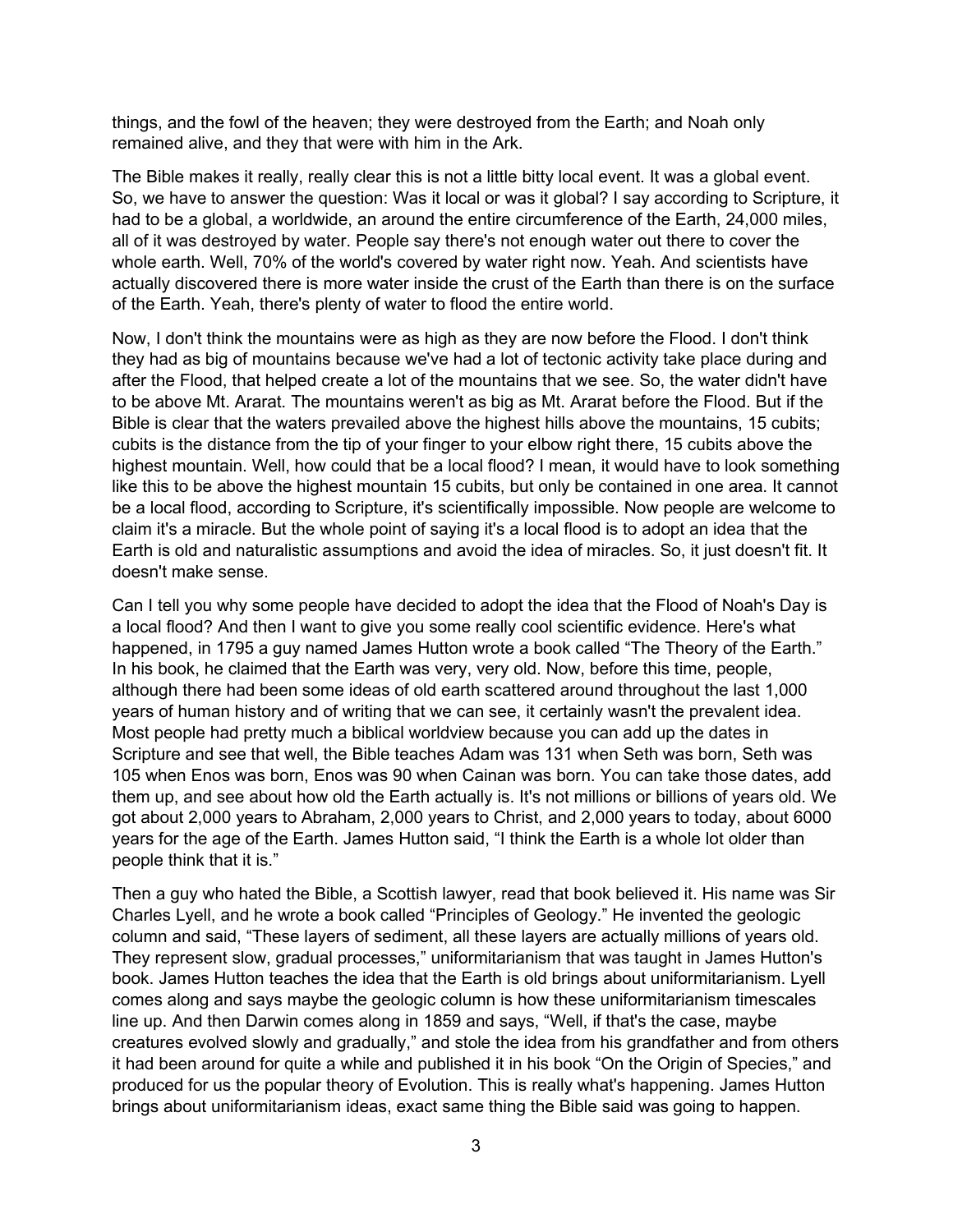Charles Lyell takes those ideas, applies them to the layers to the Earth, Geology. Darwin applies it to Biology. And now, for the last several hundred years, people have been indoctrinated into believing that the Earth is old, and that those layers of sediment prove the Earth is old. And that there was no longer a global flood that makes sense of those sediments. Time is what makes sense of those sediments. And if we have time, then Evolution is possible.

Now even with time, Evolution is not possible. But those layers of sediments do not prove long periods of time, they prove a global cataclysmic flood. That's what they really prove. Remember what 2 Peter said the scoffers we're going to be ignorant of? They're going to be ignorant of the Creation. They're going to be ignorant of the Flood. And they're going to be ignorant willingly of the coming judgment of God. Isn't it interesting that in the last 200 years, that's exactly what has happened? People have become willingly ignorant of the Creation, the Flood, and the coming judgment of God.

You know, after the Flood took place, we read in Scripture that Noah got off the ark he and his sons, they had children. After the Flood, a boy was born his name was Arpachshad, can you see that little guy in kindergarten? Hey, son, what's your name? Arpachshad? Can you spell it? No, nobody can. Anyway, little Arpachshad I can see him sitting on Grandpa Noah's knee, and saying, "Hey Grandpa Noah, how come we're the only people in the whole world? And then Grandpa Noah could tell Arpachshad about the Flood, and Arpachshad could tell his grandson, and his grandson, could tell his grandson the story would get passed down from generation to generation. If there really was a worldwide flood wouldn't there be legends about it today? Turns out there are more than 300 now, Flood legends around the world.

When Duane Gish wrote this book "Flood Legends," there were 270. Now they've found over 350 legends around the world of people who have a story in their history of a man, his wife, three sons and three daughters building something like an ark, a structure, a vessel putting animals on board and then being the only ones that were saved from the global catastrophe, the Flood. Hawaii has a legend. The Chinese have a legend. The Babylonians have a legend of the worldwide flood. The Toltec Indians in America have a legend of the Flood. The Bible dates put the time of the Flood at 1,656 after the creation of the world. Well, the Toltec Indians were 60 years off. That's not bad if it's really a 4,000 year old legend. Lewis and Clark covered America. Crossing America, they met with many Indian tribes that had a legend of the Flood. And they had an annual ceremony to celebrate in remembrance of the Flood and the Ark that saved mankind.

Guys, these legends that are around the world are excellent evidence that it really was a global flood that destroyed the world. If you look at a map of Turkey, you'll find on the east side Mt. Ararat. On a Turkish map this area is actually referred to as Nuh'un Gemisi, which means Noah's Big Boat. You can go see Nuh'un Gemisi today five kilometers away. Noah's Big Boat, that's what they call this area.

Now, I think the best proof of Noah's Flood is found right here in Scripture. God's revealed Word to mankind is the best evidence you'll ever get that it was a global, it was a worldwide flood.

One more for you. There was a guy named Sir George Frazer, who actually traveled the globe in his journeys and in his business, he wrote an impressive three volume set of negative commentaries on the Book of Genesis. He hated the Bible. In his three volume set, he spends one entire volume discussing the accounts, the legends that he had heard from around the world of the global flood. Just look at the table of contents of his book, as he collected for us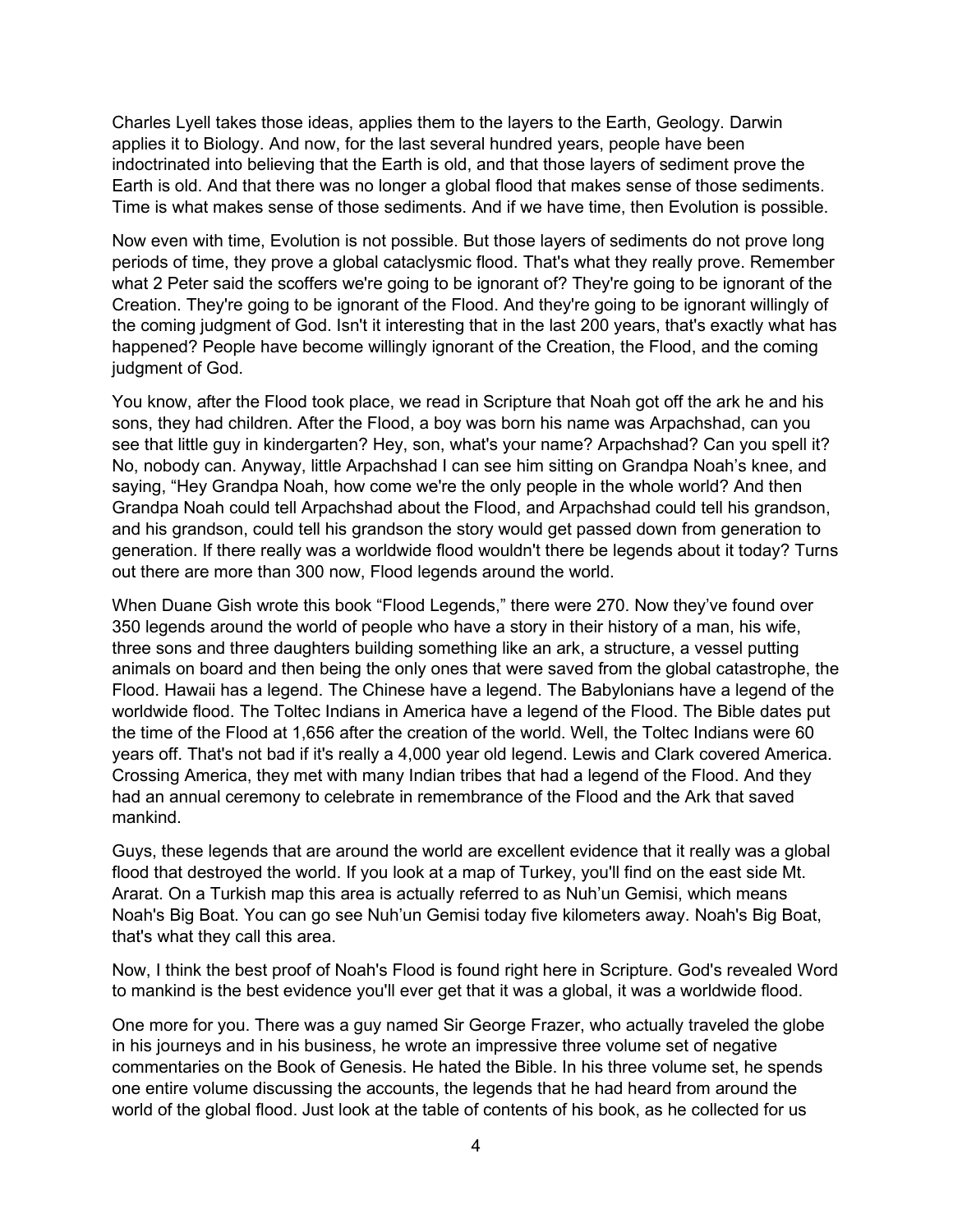what he thought would be damning evidence against the Flood. Turns out, it's beautiful evidence for the truth of the Bible that there really was a global flood. Each one of these lines that go by represents one of the stories of the Flood that he saw around the world. Over 300 pages of Flood legends from a guy trying to discredit the Bible.

Listen your perspective really does matter. What perspective do you have? Is it the biblical perspective or is it a humanist perspective? Is it a biblical worldview; God created the heavens and the earth? Or is it an evolutionary worldview; man evolved over a long period of time? Hey, don't be willingly ignorant. Don't be dumb on purpose. God created the world. God judged the world with a flood. And God is coming again to judge this world. You and I included.

Where will you be on Judgment Day? Don't be ignorant of the Creation. Don't be ignorant of the Flood. Don't be ignorant of the coming judgment of God. And don't let anybody else be ignorant of that, either. Let's spread the truth. Let's tell people the truth of how God created the heavens and the earth.

### **Part 2- Epic Battles Q&A Segement**

*Tim Moore:* Exactly right. Another theme. I've got a question for Eric. Alright. You threw a zinger at us. So, Eric I want to know, and a lot of people will ask, I can read the dimensions of this vessel that God instructed Noah to craft, the Ark, and the Lord motivated pairs of animals, and they were clean and unclean animals. How did they all fit on the Ark? Because with all the millions, and millions of species and creatures on the earth today, how could they possibly fit on the Ark? That's the question many scoffers will ask. So, go to it brother.

*Eric Hovind:* Yeah. Alright, you bring on the tough ones here. Actually, there is a lot of presuppositions, a lot of thoughts that we have that we bring to the idea of the Ark. And one of them is the idea that it was invented by Carl Linnaeus, all the different species and speciation. That is a very modern understanding of all the animals that we have today. Noah wasn't dealing with kingdom, and phylum class order family gene of species. So, he wasn't looking around going how many of each species do I need to bring. And while there are millions of different species, the Bible constantly refers to the kinds of animals, or baramin the originally created kind.

There is a fairly new science out just since they've been building the Ark Encounter in Kentucky, and a little bit before that where they have been trying to figure out what were the original kinds of animals? So, the dog, the wolf, and coyote, you look back and you go, well, they are different species but they are the same kind of animal. So, when you go back to the biblical word, which is what God uses to say Noah, you are going to bring two of each kind on the Ark, and not two of every kind in existence. For example, there is a lot of varieties out of the millions of species, a lot of those are fish, animals that live in the sea. Do you think you would need to take the animals that live in the sea on the Ark with him to survive a Flood? Please say, no. He wouldn't need to bring the fish. Not going to need to bring any of those. There are millions of different insects. The Bible says Noah brough the animals in whose nostrils was the breath of life. They breathe through their nose or their mouth. Insects don't breathe through their nose or mouth; he didn't have to bring bugs on board the Ark.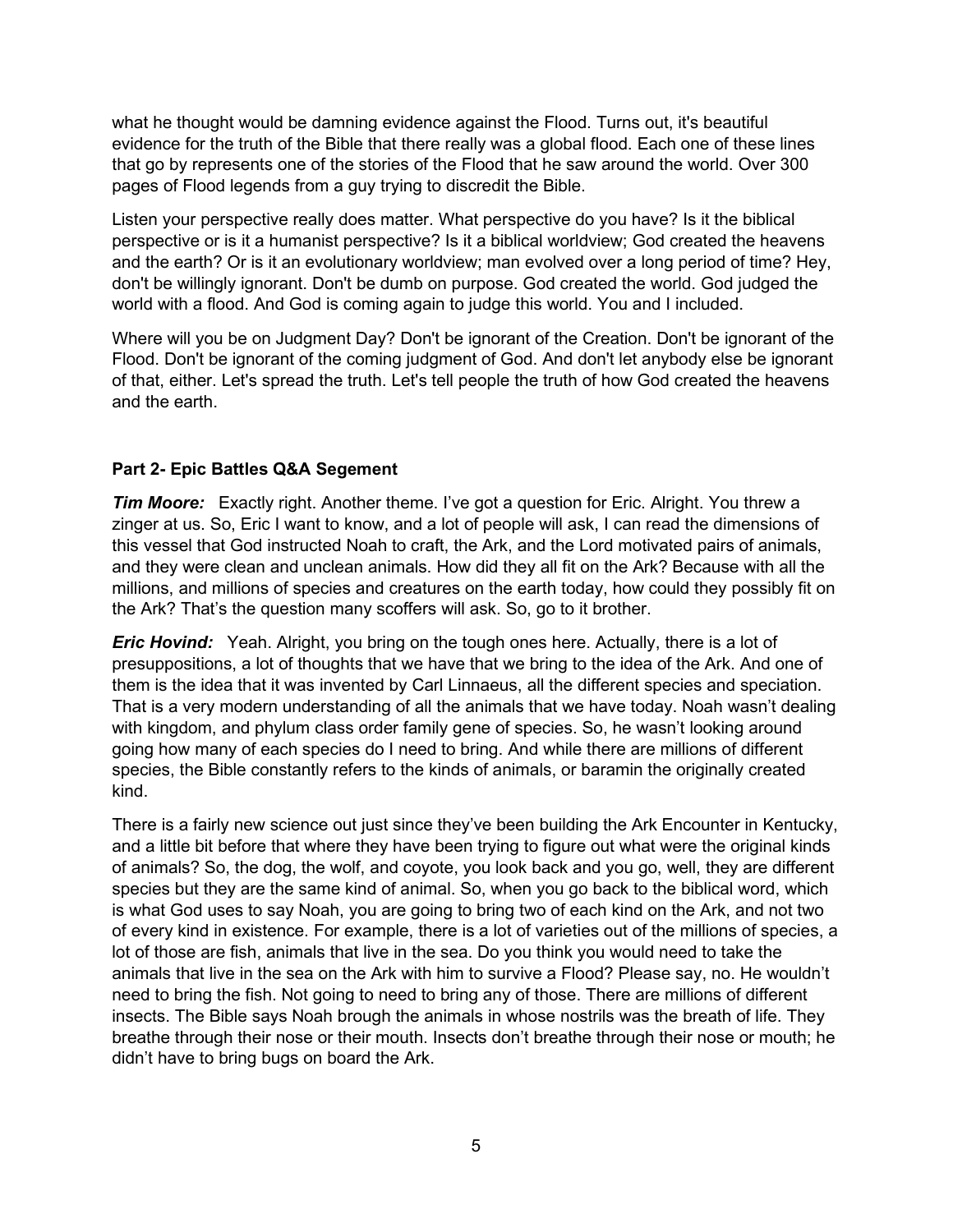There's millions of species of bacteria. So, when you think of the millions of species, that includes all the fish, that includes the insects, that includes the bacteria. When you actually break down what the Bible teaches, how there were only the land dwelling animals, only those that breathed through their nose or mouth, and you trace it back to the original kinds, not all the different varieties, Answers in Genesis has actually done this study, they've got a sign at the Ark Encounter that shows and lists all the different kinds, 1,400, approximately, 1,400 kinds of animals. You could round up just to be safe and say 3,000. They put a maximum number of animals on the Ark at just over 7,000 animals, average size, smaller than a sheep. And I don't know if you guys have ever been to the Ark Encounter in Kentucky, but you go check that thing out and you look at could this hold 7,000 sheep sized animals as the average size? No problem. They all could fit on one floor out of the three different floors of the Ark. There was not a problem for Noah to get all the animals onto the Ark. It was not a problem at all. I'm giving away a joke I normally tell there.

*Nathan Jones:* Wait a minute. Some of those dinosaurs are as big as houses, though, you are telling me that they get a giant Brachiosaurus fitting into the Ark?

*Eric Hovind:* Well, you've got to watch my Night at the Ark Encounter.

*Nathan Jones:* I did, it was good.

*Eric Hovind:* And we'll show that it was actually the baby dinosaurs. I mean the big dinosaurs used to be little. Noah was over 600 years old, and God brought them to him. I think God was probably smart enough to know to bring a pink one and a blue one, that will be important when they get off to have babies. And so, I think it really does. When you look at the actual science, the actual data, it makes sense, and it really does fit. It is only people trying to read disharmony, or confusion into the Bible that we hear this idea that there are millions of animals that would have had to been on the Ark. Not even close. The maximum around 7,000 animals, and that is at the high end of the spectrum, probably less than that.

*Tim Moore:* I always worried if he had brought termites on board how he'd keep them from eating the Ark? But you are telling us that didn't have to happen. So, I am relieved. And otherwise, all the varieties of cats we see today, he could have brought two cats and they created all the different variety that we have on earth today.

*Eric Hovind:* That is exactly right. Which is a whole another branch of science called epigenetics that is in the last 30 years has just totally changed, Darwin evolution doesn't have a chance with the new science of epigenetics. And they are realizing animals have a built in ability to adapt to a new environment; it is not an evolved capability; it is a built in designed feature and it is destroying the Darwinian natural selection type slow millions of years evolution worldview.

#### *Tim Moore:* Beautifully said.

**Jobe Martin:** Yeah, and you talked about cats. Well, okay what did the lions eat on the Ark? Well, we think lions are meat eating animals. No. No. During World War II when we were sending our meat over to feed our soldiers in Europe they were feeding the big cats soybeans, they did fine. So, when did God tell the big cats, "now you can eat Noah if you can catch him." That was Genesis chapter 9. So, they were still eating Genesis 1:29-30 they are still eating plants, now the curse has happened, the Fall is here, maybe we make the wrong thing, he wasn't supposed to, but for the most part they are all still eating plants. All Noah needed on the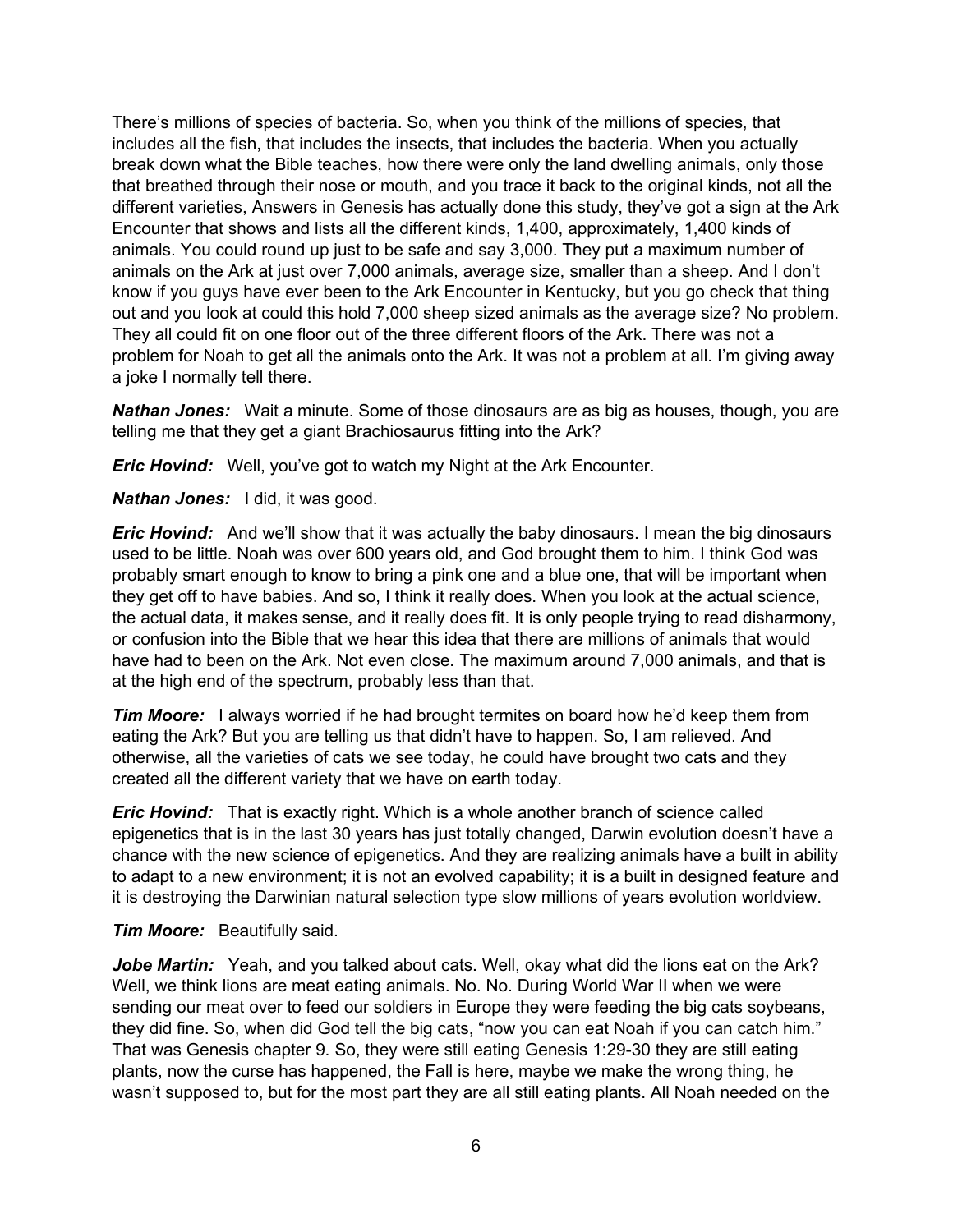Ark was hay, he didn't have to have freezers full of frozen rabbits to feed the lions or the wolves, they are still all eating vegetation.

*Nathan Jones:* And it is interesting from the Revelation perspective that when the Millennial Kingdom comes the animals will stop being meat eaters.

*Jobe Martin:* That's right.

*Nathan Jones:* And they'll actually be back to eating vegetation.

*Tim Moore:* Now we get back to Jobe. Let's give him a hard one.

*Nathan Jones:* Yes. I've got one for Dr. Martin. The Epic of Gilgamesh, I've heard critics say predates the Genesis account, therefore Genesis stole the Creation account from a pagan source. Is that true?

*Jobe Martin:* That's not true.

*Nathan Jones:* Okay.

*Tim Moore:* Short answer.

Jobe Martin: Well, there's a theory, I'm not sure it's a theory, I think it's the truth, it's called the Tablet Theory. And you'll find all the way through those early chapters of Genesis, this is the generation of, and this is the generation of, these are the generations of. I think it was all written down and given to Moses, because the way that that formula goes through there, these are the generations of, these are the generations of. Adam probably wrote some, and then probably Noah, and then Noah's sons, and you can follow it all the way through. And so, I think it was all written down before the ancient Epoch of Gilgamesh ever showed up on the scene.

*Tim Moore:* And not just written down but handed down.

*Jobe Martin:* Oh, yeah.

*Tim Moore:* All the peoples in the early era on the earth would have had a collected memory of that experience which is why it shows up in many cultures.

*Jobe Martin:* And I think the tablets were preserved. I think Moses had those tablets; I think that was part of what was going on back there. And so, he actually could refer back to the writing of Noah, to the writing of Shem, Ham and all those things, well, not necessarily Ham, I don't think it says that about Ham. But anyway, it is all there. So, not the ancient Epic of Gilgamesh is taking off from what the Bible said, what God said of the original creation.

*Tim Moore:* Fantastic. Eric any thought?

*Eric Hovind:* It is interesting, you look at the similarities between the Epoch of Gilgamesh and the biblical account and there are a huge number of similarities. They were actually found on 12 large tablets, and they were originally discovered in the mid-18<sup>th</sup> Century, or 19<sup>th</sup> Century, in the mid-1800's and they date back to about 650 BC. They are obviously not the originals because they have been found, these kinds of things have been found on tablets that are from around 2000 BC. So, its really interesting. It seems like this is a perversion of you know it's got some things right, and some things wrong of what the real story was, which we actually have recorded for us by Moses in the Bible. So, we've got the beauty of having the truth of this, and that's what